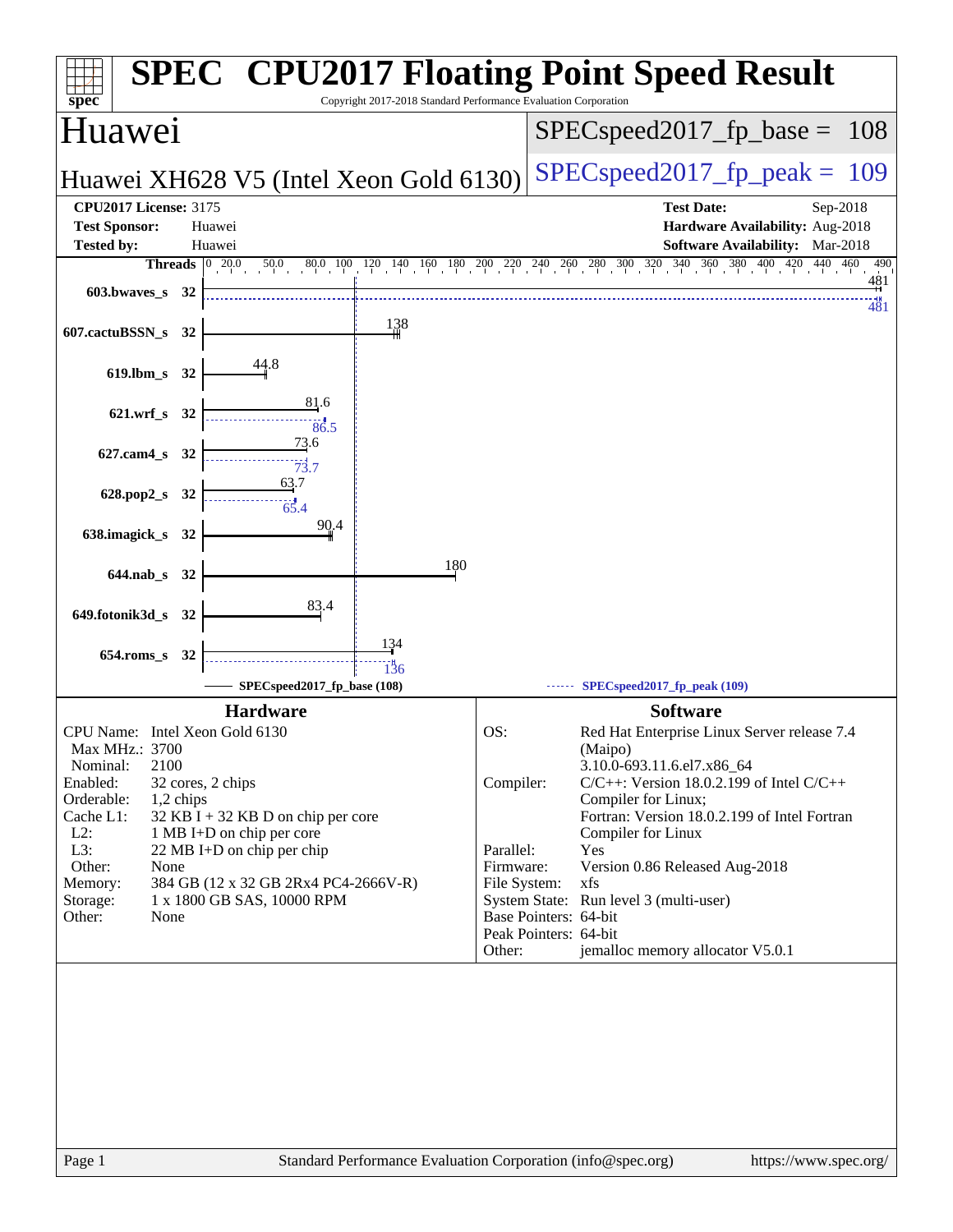| <b>SPEC CPU2017 Floating Point Speed Result</b>                                               |                      |                       |                     |                       |              |                                  |                               |                      |                       |                     |                       |                     |                       |                     |
|-----------------------------------------------------------------------------------------------|----------------------|-----------------------|---------------------|-----------------------|--------------|----------------------------------|-------------------------------|----------------------|-----------------------|---------------------|-----------------------|---------------------|-----------------------|---------------------|
| $\overline{\text{spec}^*}$<br>Copyright 2017-2018 Standard Performance Evaluation Corporation |                      |                       |                     |                       |              |                                  |                               |                      |                       |                     |                       |                     |                       |                     |
| Huawei                                                                                        |                      |                       |                     |                       |              | $SPEC speed2017_f p\_base = 108$ |                               |                      |                       |                     |                       |                     |                       |                     |
| $SPEC speed2017_fp\_peak = 109$<br>Huawei XH628 V5 (Intel Xeon Gold 6130)                     |                      |                       |                     |                       |              |                                  |                               |                      |                       |                     |                       |                     |                       |                     |
| <b>CPU2017 License: 3175</b>                                                                  |                      |                       |                     |                       |              |                                  | <b>Test Date:</b><br>Sep-2018 |                      |                       |                     |                       |                     |                       |                     |
| Hardware Availability: Aug-2018<br><b>Test Sponsor:</b><br>Huawei                             |                      |                       |                     |                       |              |                                  |                               |                      |                       |                     |                       |                     |                       |                     |
| <b>Tested by:</b><br>Software Availability: Mar-2018<br>Huawei                                |                      |                       |                     |                       |              |                                  |                               |                      |                       |                     |                       |                     |                       |                     |
| <b>Results Table</b>                                                                          |                      |                       |                     |                       |              |                                  |                               |                      |                       |                     |                       |                     |                       |                     |
| <b>Base</b>                                                                                   |                      |                       |                     |                       | <b>Peak</b>  |                                  |                               |                      |                       |                     |                       |                     |                       |                     |
| <b>Benchmark</b><br>603.bwaves s                                                              | <b>Threads</b><br>32 | <b>Seconds</b><br>123 | <b>Ratio</b><br>481 | <b>Seconds</b><br>123 | Ratio<br>478 | <b>Seconds</b><br>123            | Ratio<br>482                  | <b>Threads</b><br>32 | <b>Seconds</b><br>122 | <b>Ratio</b><br>482 | <b>Seconds</b><br>123 | <b>Ratio</b><br>479 | <b>Seconds</b><br>123 | <b>Ratio</b><br>481 |
|                                                                                               | 32                   | 119                   | 140                 | 123                   | 135          |                                  | 138                           | 32                   | 119                   | 140                 | 123                   | 135                 |                       |                     |
| 607.cactuBSSN s                                                                               |                      |                       |                     |                       |              | 121<br>120                       | 43.7                          |                      |                       |                     |                       |                     | 121                   | 138                 |
| 619.lbm s                                                                                     | 32                   | 117                   | 44.8                | 117                   | 44.8         |                                  |                               | 32                   | 117                   | 44.8                | 117                   | 44.8                | 120                   | 43.7                |
| $621$ .wrf s                                                                                  | 32                   | 162                   | 81.6                | 163                   | 81.2         | 162                              | 81.6                          | 32                   | 152                   | 86.9                | 153                   | 86.5                | 154                   | 86.0                |
| 627.cam4_s                                                                                    | 32                   | 120                   | 73.7                | <b>120</b>            | 73.6         | 121                              | 73.5                          | 32                   | 121                   | 73.5                | <b>120</b>            | 73.7                | 120                   | 73.8                |
| 628.pop2_s                                                                                    | 32                   | 185                   | 64.2                | 186                   | 63.7         | 187                              | 63.6                          | 32                   | 183                   | 64.9                | 182                   | 65.4                | 180                   | 65.9                |
| 638.imagick_s                                                                                 | 32                   | <b>160</b>            | 90.4                | 158                   | 91.6         | 161                              | 89.4                          | 32                   | <b>160</b>            | 90.4                | 158                   | 91.6                | 161                   | 89.4                |
| $644$ .nab s                                                                                  | 32                   | 97.3                  | 180                 | 97.3                  | 180          | 97.3                             | 180                           | 32                   | 97.3                  | <b>180</b>          | 97.3                  | 180                 | 97.3                  | 180                 |
| 649.fotonik3d s                                                                               | 32                   | 109                   | 83.3                | 109                   | 83.6         | 109                              | 83.4                          | 32                   | 109                   | 83.3                | 109                   | 83.6                | <u>109</u>            | 83.4                |
| $654$ .roms s                                                                                 | 32                   | 118                   | 134                 | 117                   | 134          | 117                              | 135                           | 32                   | 117                   | 134                 | <b>116</b>            | 136                 | 115                   | 136                 |
| $SPECspeed2017$ fp base =<br>108                                                              |                      |                       |                     |                       |              |                                  |                               |                      |                       |                     |                       |                     |                       |                     |
| $SPECspeed2017$ fp peak =                                                                     |                      |                       | 109                 |                       |              |                                  |                               |                      |                       |                     |                       |                     |                       |                     |

Results appear in the [order in which they were run.](http://www.spec.org/auto/cpu2017/Docs/result-fields.html#RunOrder) Bold underlined text [indicates a median measurement](http://www.spec.org/auto/cpu2017/Docs/result-fields.html#Median).

### **[Operating System Notes](http://www.spec.org/auto/cpu2017/Docs/result-fields.html#OperatingSystemNotes)**

Stack size set to unlimited using "ulimit -s unlimited"

### **[General Notes](http://www.spec.org/auto/cpu2017/Docs/result-fields.html#GeneralNotes)**

Environment variables set by runcpu before the start of the run: KMP\_AFFINITY = "granularity=fine,compact" LD\_LIBRARY\_PATH = "/spec2017/lib/ia32:/spec2017/lib/intel64:/spec2017/je5.0.1-32:/spec2017/je5.0.1-64" OMP\_STACKSIZE = "192M"

 Binaries compiled on a system with 1x Intel Core i7-6700K CPU + 32GB RAM memory using Redhat Enterprise Linux 7.5 Transparent Huge Pages enabled by default Prior to runcpu invocation Filesystem page cache synced and cleared with: sync; echo 3> /proc/sys/vm/drop\_caches Yes: The test sponsor attests, as of date of publication, that CVE-2017-5754 (Meltdown) is mitigated in the system as tested and documented. Yes: The test sponsor attests, as of date of publication, that CVE-2017-5753 (Spectre variant 1) is mitigated in the system as tested and documented. Yes: The test sponsor attests, as of date of publication, that CVE-2017-5715 (Spectre variant 2) is mitigated in the system as tested and documented. jemalloc, a general purpose malloc implementation built with the RedHat Enterprise 7.5, and the system compiler gcc 4.8.5 sources available from jemalloc.net or <https://github.com/jemalloc/jemalloc/releases>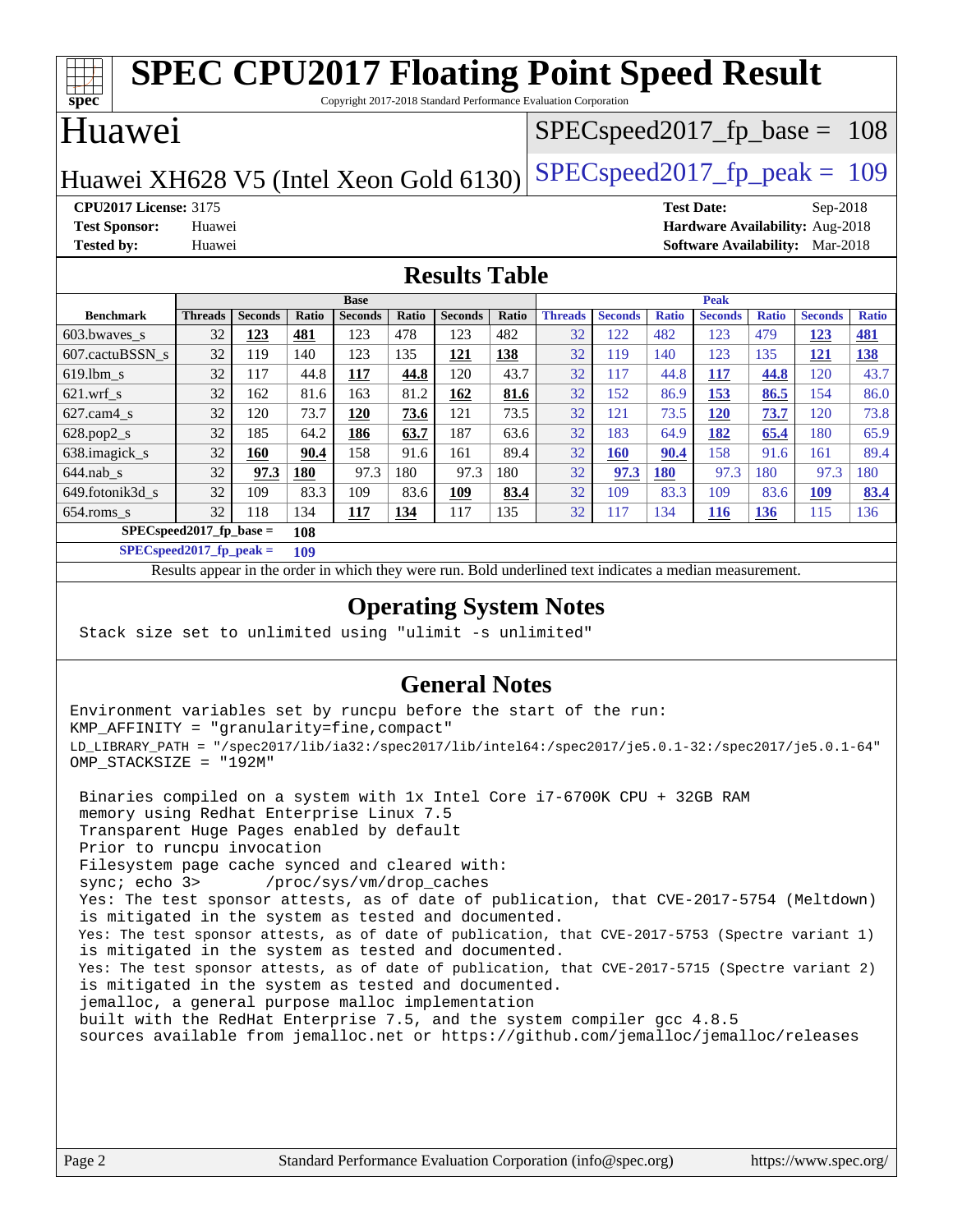### Page 3 Standard Performance Evaluation Corporation [\(info@spec.org\)](mailto:info@spec.org) <https://www.spec.org/> **[spec](http://www.spec.org/) [SPEC CPU2017 Floating Point Speed Result](http://www.spec.org/auto/cpu2017/Docs/result-fields.html#SPECCPU2017FloatingPointSpeedResult)** Copyright 2017-2018 Standard Performance Evaluation Corporation Huawei Huawei XH628 V5 (Intel Xeon Gold 6130) SPECspeed 2017 fp peak = 109 SPECspeed2017 fp base =  $108$ **[CPU2017 License:](http://www.spec.org/auto/cpu2017/Docs/result-fields.html#CPU2017License)** 3175 **[Test Date:](http://www.spec.org/auto/cpu2017/Docs/result-fields.html#TestDate)** Sep-2018 **[Test Sponsor:](http://www.spec.org/auto/cpu2017/Docs/result-fields.html#TestSponsor)** Huawei **[Hardware Availability:](http://www.spec.org/auto/cpu2017/Docs/result-fields.html#HardwareAvailability)** Aug-2018 **[Tested by:](http://www.spec.org/auto/cpu2017/Docs/result-fields.html#Testedby)** Huawei **[Software Availability:](http://www.spec.org/auto/cpu2017/Docs/result-fields.html#SoftwareAvailability)** Mar-2018 **[Platform Notes](http://www.spec.org/auto/cpu2017/Docs/result-fields.html#PlatformNotes)** BIOS configuration: Power Policy Set to Load Balance Hyper-Threading Set to Disable XPT Prefetch Set to Enabled Sysinfo program /spec2017/bin/sysinfo Rev: r5797 of 2017-06-14 96c45e4568ad54c135fd618bcc091c0f running on localhost.localdomain Tue Sep 4 00:54:19 2018 SUT (System Under Test) info as seen by some common utilities. For more information on this section, see <https://www.spec.org/cpu2017/Docs/config.html#sysinfo> From /proc/cpuinfo model name : Intel(R) Xeon(R) Gold 6130 CPU @ 2.10GHz 2 "physical id"s (chips) 32 "processors" cores, siblings (Caution: counting these is hw and system dependent. The following excerpts from /proc/cpuinfo might not be reliable. Use with caution.) cpu cores : 16 siblings : 16 physical 0: cores 0 1 2 3 4 5 6 7 8 9 10 11 12 13 14 15 physical 1: cores 0 1 2 3 4 5 6 7 8 9 10 11 12 13 14 15 From lscpu: Architecture: x86\_64 CPU op-mode(s): 32-bit, 64-bit Byte Order: Little Endian  $CPU(s):$  32 On-line CPU(s) list: 0-31 Thread(s) per core: 1 Core(s) per socket: 16 Socket(s): 2 NUMA node(s): 2 Vendor ID: GenuineIntel CPU family: 6 Model: 85 Model name:  $Intel(R)$  Xeon(R) Gold 6130 CPU @ 2.10GHz Stepping: 4 CPU MHz: 2101.000 CPU max MHz: 2101.0000 CPU min MHz: 1000.0000 BogoMIPS: 4200.00 Virtualization: VT-x L1d cache: 32K<br>
L1i cache: 32K  $L1i$  cache: L2 cache: 1024K L3 cache: 22528K **(Continued on next page)**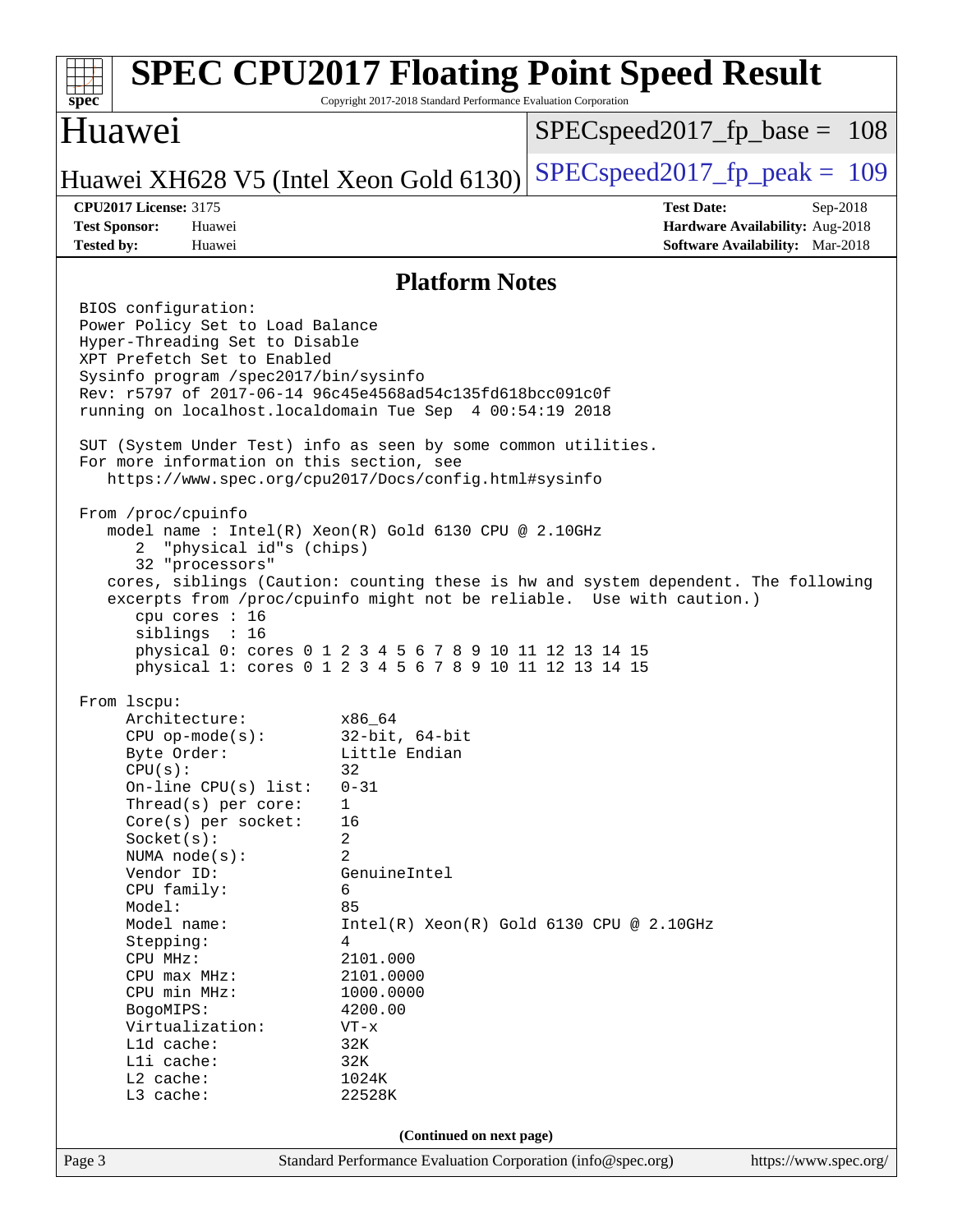| <b>SPEC CPU2017 Floating Point Speed Result</b><br>Copyright 2017-2018 Standard Performance Evaluation Corporation<br>$spec^*$                                                                                                                                                                                                                                                                                                                                                                                                                                                                                                                                                                                                                                                                                                                              |                                                               |  |  |  |  |  |  |
|-------------------------------------------------------------------------------------------------------------------------------------------------------------------------------------------------------------------------------------------------------------------------------------------------------------------------------------------------------------------------------------------------------------------------------------------------------------------------------------------------------------------------------------------------------------------------------------------------------------------------------------------------------------------------------------------------------------------------------------------------------------------------------------------------------------------------------------------------------------|---------------------------------------------------------------|--|--|--|--|--|--|
| Huawei                                                                                                                                                                                                                                                                                                                                                                                                                                                                                                                                                                                                                                                                                                                                                                                                                                                      | $SPEC speed2017_f p\_base = 108$                              |  |  |  |  |  |  |
| Huawei XH628 V5 (Intel Xeon Gold 6130)                                                                                                                                                                                                                                                                                                                                                                                                                                                                                                                                                                                                                                                                                                                                                                                                                      | $SPEC speed2017_fp\_peak = 109$                               |  |  |  |  |  |  |
| <b>CPU2017 License: 3175</b>                                                                                                                                                                                                                                                                                                                                                                                                                                                                                                                                                                                                                                                                                                                                                                                                                                | <b>Test Date:</b><br>Sep-2018                                 |  |  |  |  |  |  |
| <b>Test Sponsor:</b><br>Huawei                                                                                                                                                                                                                                                                                                                                                                                                                                                                                                                                                                                                                                                                                                                                                                                                                              | Hardware Availability: Aug-2018                               |  |  |  |  |  |  |
| <b>Tested by:</b><br>Huawei                                                                                                                                                                                                                                                                                                                                                                                                                                                                                                                                                                                                                                                                                                                                                                                                                                 | <b>Software Availability:</b> Mar-2018                        |  |  |  |  |  |  |
| <b>Platform Notes (Continued)</b>                                                                                                                                                                                                                                                                                                                                                                                                                                                                                                                                                                                                                                                                                                                                                                                                                           |                                                               |  |  |  |  |  |  |
| NUMA node0 CPU(s):<br>$0 - 15$<br>NUMA nodel CPU(s):<br>$16 - 31$<br>Flagg:<br>pat pse36 clflush dts acpi mmx fxsr sse sse2 ss ht tm pbe syscall nx pdpelgb rdtscp<br>lm constant_tsc art arch_perfmon pebs bts rep_good nopl xtopology nonstop_tsc<br>aperfmperf eagerfpu pni pclmulqdq dtes64 monitor ds_cpl vmx smx est tm2 ssse3 fma<br>cx16 xtpr pdcm pcid dca sse4_1 sse4_2 x2apic movbe popcnt tsc_deadline_timer aes<br>xsave avx f16c rdrand lahf_lm abm 3dnowprefetch epb cat_13 cdp_13 invpcid_single<br>intel_pt spec_ctrl ibpb_support tpr_shadow vnmi flexpriority ept vpid fsgsbase<br>tsc_adjust bmil hle avx2 smep bmi2 erms invpcid rtm cqm mpx rdt_a avx512f avx512dq<br>rdseed adx smap clflushopt clwb avx512cd avx512bw avx512vl xsaveopt xsavec xgetbvl<br>cqm_llc cqm_occup_llc cqm_mbm_total cqm_mbm_local dtherm ida arat pln pts | fpu vme de pse tsc msr pae mce cx8 apic sep mtrr pge mca cmov |  |  |  |  |  |  |
| /proc/cpuinfo cache data<br>cache size : 22528 KB                                                                                                                                                                                                                                                                                                                                                                                                                                                                                                                                                                                                                                                                                                                                                                                                           |                                                               |  |  |  |  |  |  |
| From numactl --hardware WARNING: a numactl 'node' might or might not correspond to a<br>physical chip.<br>$available: 2 nodes (0-1)$<br>node 0 cpus: 0 1 2 3 4 5 6 7 8 9 10 11 12 13 14 15<br>node 0 size: 194741 MB<br>node 0 free: 189647 MB<br>node 1 cpus: 16 17 18 19 20 21 22 23 24 25 26 27 28 29 30 31<br>node 1 size: 196608 MB<br>node 1 free: 191287 MB<br>node distances:<br>node<br>$\overline{0}$<br>$\overline{1}$<br>0:<br>10<br>- 21<br>1:<br>21<br>10                                                                                                                                                                                                                                                                                                                                                                                     |                                                               |  |  |  |  |  |  |
| From /proc/meminfo<br>MemTotal:<br>394174888 kB<br>HugePages Total:<br>$\mathbf{0}$<br>2048 kB<br>Hugepagesize:<br>From /etc/*release* /etc/*version*<br>os-release:                                                                                                                                                                                                                                                                                                                                                                                                                                                                                                                                                                                                                                                                                        |                                                               |  |  |  |  |  |  |
| NAME="Red Hat Enterprise Linux Server"<br>VERSION="7.4 (Maipo)"<br>ID="rhel"<br>ID_LIKE="fedora"<br>VARIANT="Server"<br>VARIANT ID="server"<br>VERSION_ID="7.4"<br>PRETTY_NAME="Red Hat Enterprise Linux Server 7.4 (Maipo)"<br>redhat-release: Red Hat Enterprise Linux Server release 7.4 (Maipo)                                                                                                                                                                                                                                                                                                                                                                                                                                                                                                                                                         |                                                               |  |  |  |  |  |  |
| system-release: Red Hat Enterprise Linux Server release 7.4 (Maipo)                                                                                                                                                                                                                                                                                                                                                                                                                                                                                                                                                                                                                                                                                                                                                                                         |                                                               |  |  |  |  |  |  |
| (Continued on next page)                                                                                                                                                                                                                                                                                                                                                                                                                                                                                                                                                                                                                                                                                                                                                                                                                                    |                                                               |  |  |  |  |  |  |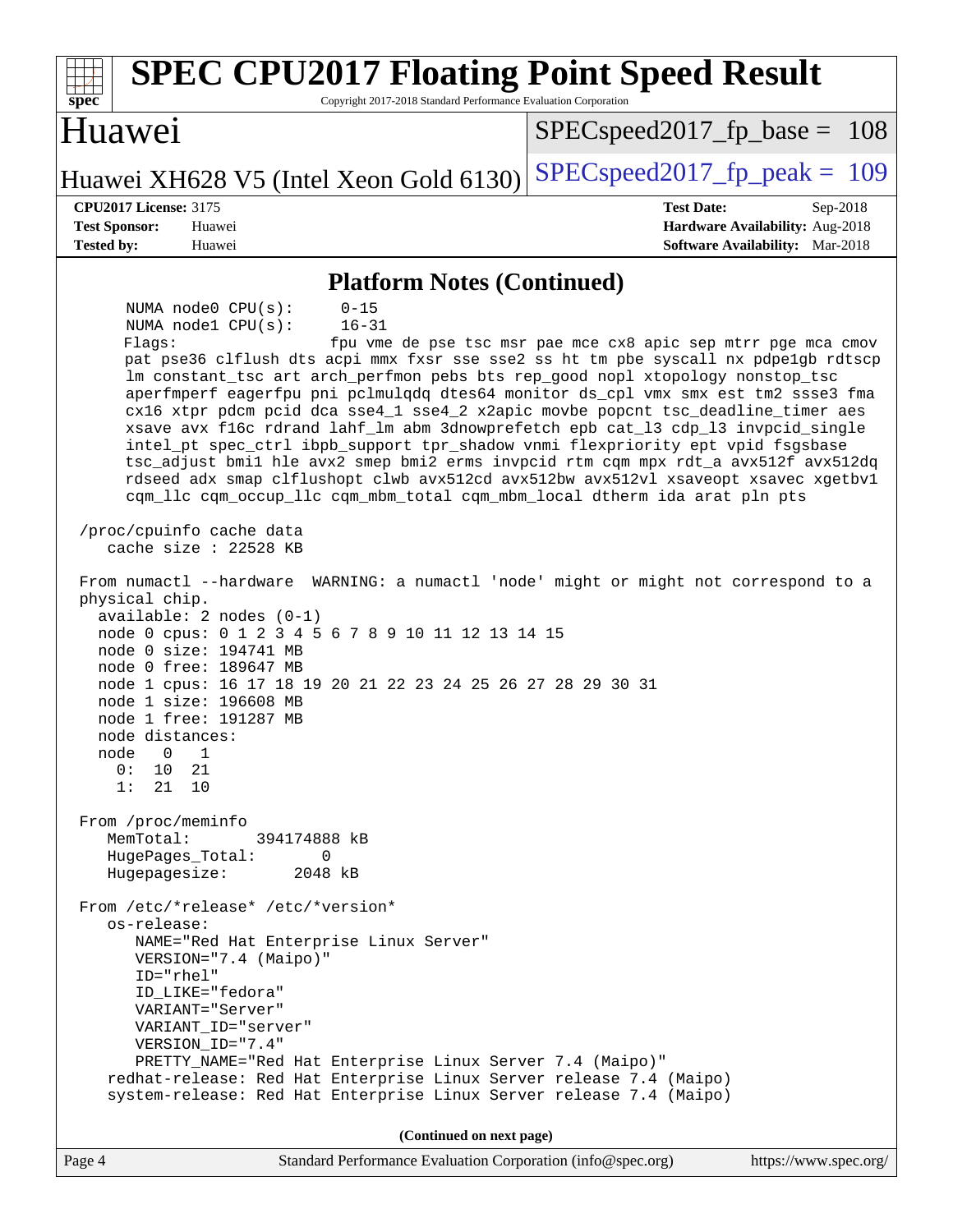| <b>SPEC CPU2017 Floating Point Speed Result</b><br>Spec<br>Copyright 2017-2018 Standard Performance Evaluation Corporation                                                                                                                                                                                                                                                                                                                                                                                   |                                                                                                            |  |  |  |  |  |  |
|--------------------------------------------------------------------------------------------------------------------------------------------------------------------------------------------------------------------------------------------------------------------------------------------------------------------------------------------------------------------------------------------------------------------------------------------------------------------------------------------------------------|------------------------------------------------------------------------------------------------------------|--|--|--|--|--|--|
| Huawei                                                                                                                                                                                                                                                                                                                                                                                                                                                                                                       | $SPEC speed2017_f p\_base = 108$                                                                           |  |  |  |  |  |  |
| Huawei XH628 V5 (Intel Xeon Gold 6130)                                                                                                                                                                                                                                                                                                                                                                                                                                                                       | $SPEC speed2017_fp_peak = 109$                                                                             |  |  |  |  |  |  |
| <b>CPU2017 License: 3175</b><br><b>Test Sponsor:</b><br>Huawei<br>Huawei<br><b>Tested by:</b>                                                                                                                                                                                                                                                                                                                                                                                                                | <b>Test Date:</b><br>Sep-2018<br>Hardware Availability: Aug-2018<br><b>Software Availability:</b> Mar-2018 |  |  |  |  |  |  |
| <b>Platform Notes (Continued)</b>                                                                                                                                                                                                                                                                                                                                                                                                                                                                            |                                                                                                            |  |  |  |  |  |  |
| system-release-cpe: cpe:/o:redhat:enterprise_linux:7.4:ga:server                                                                                                                                                                                                                                                                                                                                                                                                                                             |                                                                                                            |  |  |  |  |  |  |
| $uname -a:$<br>Linux localhost.localdomain 3.10.0-693.11.6.el7.x86_64 #1 SMP Thu Dec 28 14:23:39 EST<br>2017 x86_64 x86_64 x86_64 GNU/Linux                                                                                                                                                                                                                                                                                                                                                                  |                                                                                                            |  |  |  |  |  |  |
| run-level 3 Sep 3 19:52                                                                                                                                                                                                                                                                                                                                                                                                                                                                                      |                                                                                                            |  |  |  |  |  |  |
| SPEC is set to: /spec2017<br>Filesystem<br>Type Size Used Avail Use% Mounted on<br>/dev/sda4<br>xfs<br>553G 8.2G 545G<br>$2\frac{8}{1}$ /                                                                                                                                                                                                                                                                                                                                                                    |                                                                                                            |  |  |  |  |  |  |
| Additional information from dmidecode follows. WARNING: Use caution when you interpret<br>this section. The 'dmidecode' program reads system data which is "intended to allow<br>hardware to be accurately determined", but the intent may not be met, as there are<br>frequent changes to hardware, firmware, and the "DMTF SMBIOS" standard.<br>BIOS INSYDE Corp. 0.86 08/06/2018<br>Memory:<br>4x NO DIMM NO DIMM<br>12x Samsung M393A4K40BB2-CTD 32 GB 2 rank 2666<br>(End of data from sysinfo program) |                                                                                                            |  |  |  |  |  |  |
| <b>Compiler Version Notes</b>                                                                                                                                                                                                                                                                                                                                                                                                                                                                                |                                                                                                            |  |  |  |  |  |  |
| CC 619.1bm_s(base) 638.imagick_s(base, peak) 644.nab_s(base, peak)                                                                                                                                                                                                                                                                                                                                                                                                                                           |                                                                                                            |  |  |  |  |  |  |
| icc (ICC) 18.0.2 20180210<br>Copyright (C) 1985-2018 Intel Corporation. All rights reserved.                                                                                                                                                                                                                                                                                                                                                                                                                 |                                                                                                            |  |  |  |  |  |  |
| $619.1$ bm_s(peak)<br>CC.                                                                                                                                                                                                                                                                                                                                                                                                                                                                                    |                                                                                                            |  |  |  |  |  |  |
| icc (ICC) 18.0.2 20180210<br>Copyright (C) 1985-2018 Intel Corporation. All rights reserved.                                                                                                                                                                                                                                                                                                                                                                                                                 |                                                                                                            |  |  |  |  |  |  |
| FC 607.cactuBSSN_s(base, peak)                                                                                                                                                                                                                                                                                                                                                                                                                                                                               |                                                                                                            |  |  |  |  |  |  |
| icpc (ICC) 18.0.2 20180210<br>Copyright (C) 1985-2018 Intel Corporation. All rights reserved.<br>icc (ICC) 18.0.2 20180210<br>Copyright (C) 1985-2018 Intel Corporation. All rights reserved.                                                                                                                                                                                                                                                                                                                |                                                                                                            |  |  |  |  |  |  |
| (Continued on next page)                                                                                                                                                                                                                                                                                                                                                                                                                                                                                     |                                                                                                            |  |  |  |  |  |  |
| Page 5<br>Standard Performance Evaluation Corporation (info@spec.org)                                                                                                                                                                                                                                                                                                                                                                                                                                        | https://www.spec.org/                                                                                      |  |  |  |  |  |  |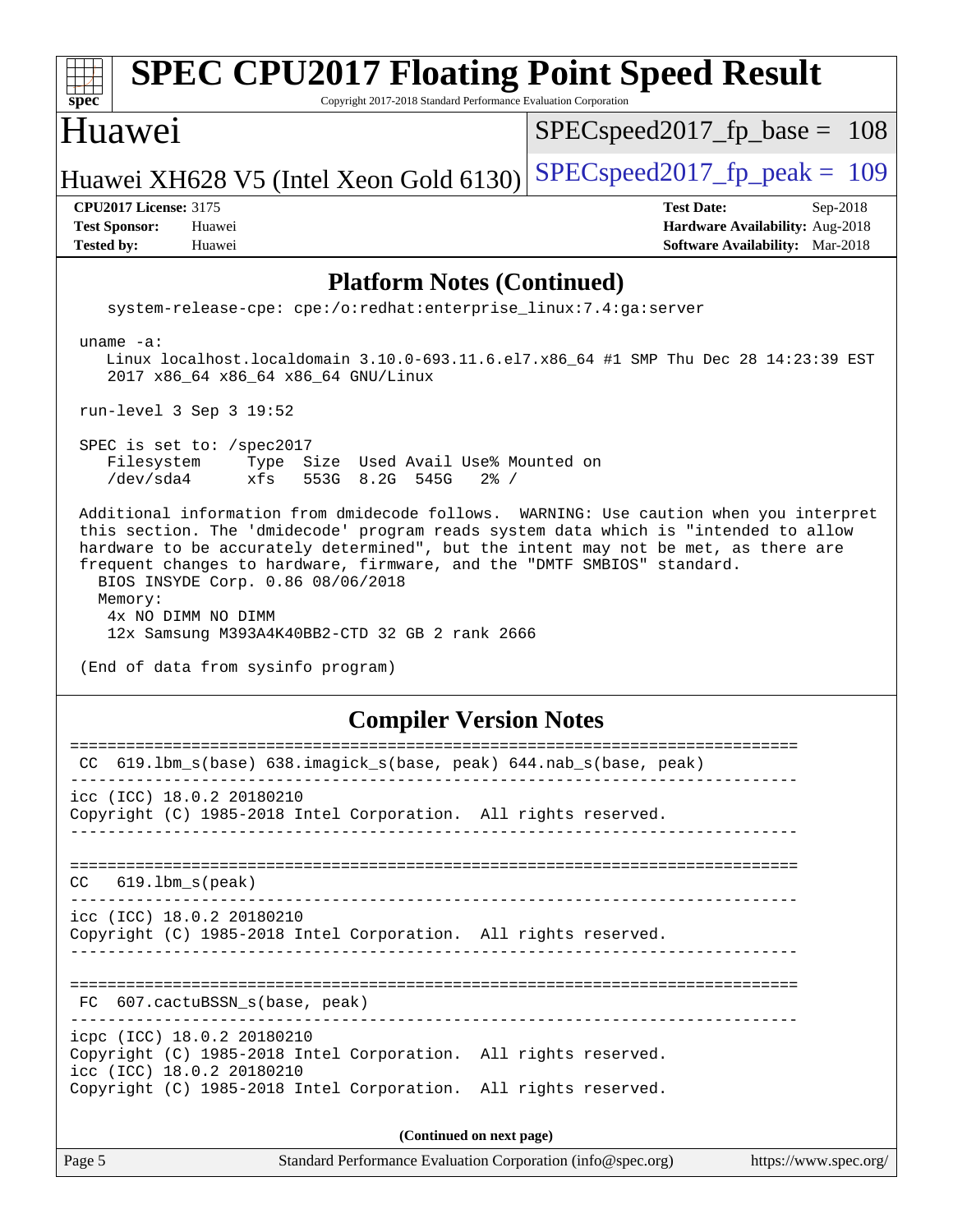| $spec^*$                                                                  | <b>SPEC CPU2017 Floating Point Speed Result</b>                                                                                                                                                  |                          | Copyright 2017-2018 Standard Performance Evaluation Corporation |                                                                                                |                       |  |
|---------------------------------------------------------------------------|--------------------------------------------------------------------------------------------------------------------------------------------------------------------------------------------------|--------------------------|-----------------------------------------------------------------|------------------------------------------------------------------------------------------------|-----------------------|--|
| Huawei                                                                    |                                                                                                                                                                                                  |                          |                                                                 | $SPEC speed2017_fp\_base =$                                                                    | 108                   |  |
|                                                                           | Huawei XH628 V5 (Intel Xeon Gold 6130)                                                                                                                                                           |                          |                                                                 | $SPEC speed2017_fp_peak = 109$                                                                 |                       |  |
| <b>CPU2017 License: 3175</b><br><b>Test Sponsor:</b><br><b>Tested by:</b> | Huawei<br>Huawei                                                                                                                                                                                 |                          |                                                                 | <b>Test Date:</b><br>Hardware Availability: Aug-2018<br><b>Software Availability:</b> Mar-2018 | Sep-2018              |  |
|                                                                           |                                                                                                                                                                                                  |                          | <b>Compiler Version Notes (Continued)</b>                       |                                                                                                |                       |  |
|                                                                           | ifort (IFORT) 18.0.2 20180210<br>Copyright (C) 1985-2018 Intel Corporation. All rights reserved.                                                                                                 |                          |                                                                 |                                                                                                |                       |  |
| FC.                                                                       | 603.bwaves_s(base)    649.fotonik3d_s(base)    654.roms_s(base, peak)                                                                                                                            |                          |                                                                 |                                                                                                |                       |  |
|                                                                           | ifort (IFORT) 18.0.2 20180210<br>Copyright (C) 1985-2018 Intel Corporation. All rights reserved.                                                                                                 |                          |                                                                 |                                                                                                |                       |  |
| FC.                                                                       | 603.bwaves_s(peak) 649.fotonik3d_s(peak)                                                                                                                                                         |                          |                                                                 |                                                                                                |                       |  |
|                                                                           | ifort (IFORT) 18.0.2 20180210<br>Copyright (C) 1985-2018 Intel Corporation. All rights reserved.                                                                                                 |                          |                                                                 |                                                                                                |                       |  |
|                                                                           | $CC$ 621.wrf_s(base) 627.cam4_s(base, peak) 628.pop2_s(base)                                                                                                                                     |                          |                                                                 |                                                                                                |                       |  |
|                                                                           | ifort (IFORT) 18.0.2 20180210<br>Copyright (C) 1985-2018 Intel Corporation. All rights reserved.<br>icc (ICC) 18.0.2 20180210<br>Copyright (C) 1985-2018 Intel Corporation. All rights reserved. |                          |                                                                 |                                                                                                |                       |  |
|                                                                           |                                                                                                                                                                                                  |                          |                                                                 |                                                                                                |                       |  |
| CC                                                                        | $621.wrf_s(peak)$ $628.pop2_s(peak)$                                                                                                                                                             |                          |                                                                 |                                                                                                |                       |  |
|                                                                           | ifort (IFORT) 18.0.2 20180210<br>Copyright (C) 1985-2018 Intel Corporation. All rights reserved.<br>icc (ICC) 18.0.2 20180210                                                                    |                          |                                                                 |                                                                                                |                       |  |
|                                                                           | Copyright (C) 1985-2018 Intel Corporation. All rights reserved.                                                                                                                                  |                          |                                                                 |                                                                                                |                       |  |
|                                                                           |                                                                                                                                                                                                  |                          | <b>Base Compiler Invocation</b>                                 |                                                                                                |                       |  |
| C benchmarks:<br>$\text{icc}$ -m64 -std=c11                               |                                                                                                                                                                                                  |                          |                                                                 |                                                                                                |                       |  |
| Fortran benchmarks:<br>ifort -m64                                         |                                                                                                                                                                                                  |                          |                                                                 |                                                                                                |                       |  |
|                                                                           | Benchmarks using both Fortran and C:<br>ifort -m64 icc -m64 -std=c11                                                                                                                             |                          |                                                                 |                                                                                                |                       |  |
|                                                                           |                                                                                                                                                                                                  | (Continued on next page) |                                                                 |                                                                                                |                       |  |
| Page 6                                                                    |                                                                                                                                                                                                  |                          | Standard Performance Evaluation Corporation (info@spec.org)     |                                                                                                | https://www.spec.org/ |  |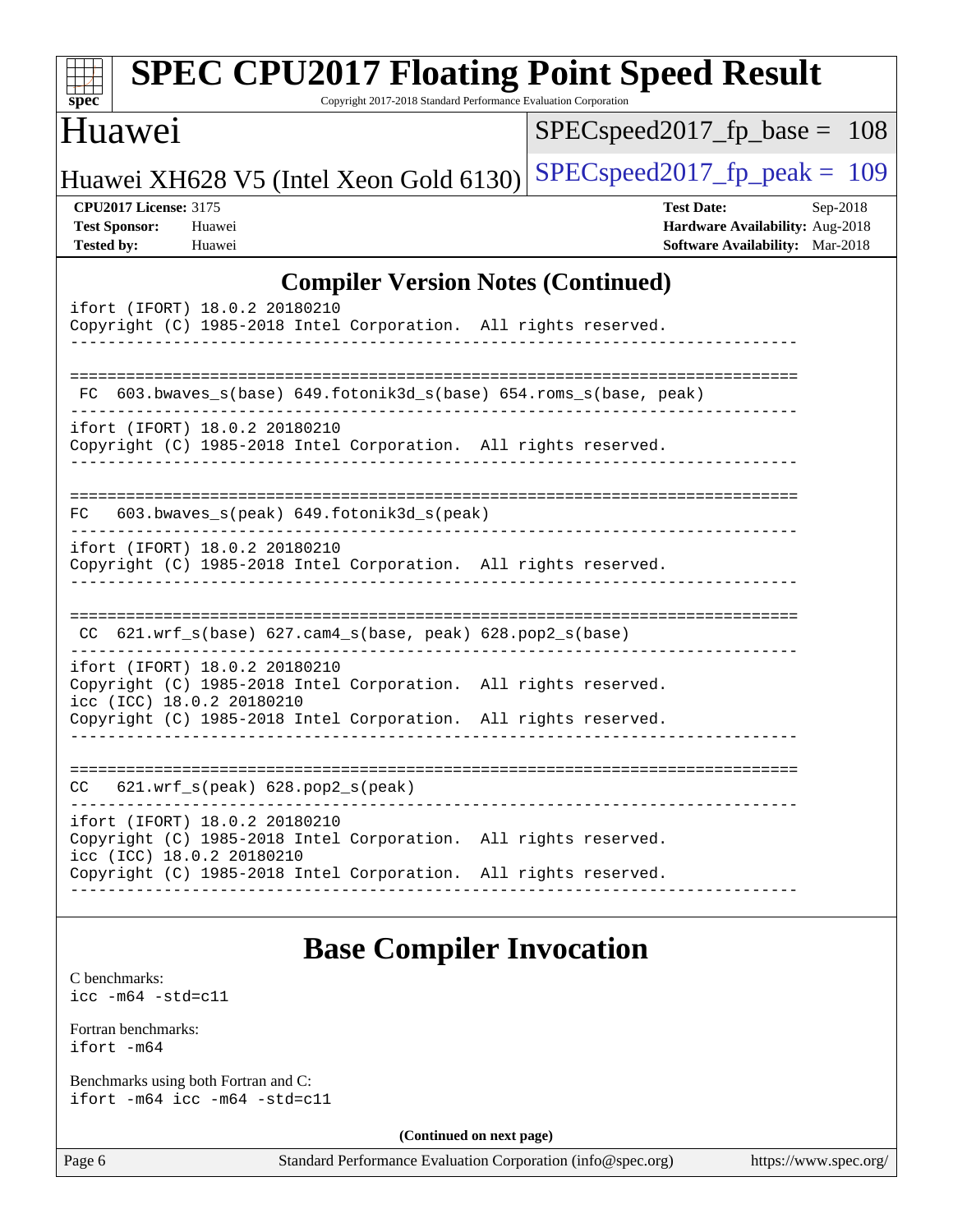

# **[SPEC CPU2017 Floating Point Speed Result](http://www.spec.org/auto/cpu2017/Docs/result-fields.html#SPECCPU2017FloatingPointSpeedResult)**

Copyright 2017-2018 Standard Performance Evaluation Corporation

## Huawei

SPECspeed2017 fp base =  $108$ 

Huawei XH628 V5 (Intel Xeon Gold 6130) SPECspeed 2017 fp peak  $= 109$ 

**[CPU2017 License:](http://www.spec.org/auto/cpu2017/Docs/result-fields.html#CPU2017License)** 3175 **[Test Date:](http://www.spec.org/auto/cpu2017/Docs/result-fields.html#TestDate)** Sep-2018 **[Test Sponsor:](http://www.spec.org/auto/cpu2017/Docs/result-fields.html#TestSponsor)** Huawei **[Hardware Availability:](http://www.spec.org/auto/cpu2017/Docs/result-fields.html#HardwareAvailability)** Aug-2018 **[Tested by:](http://www.spec.org/auto/cpu2017/Docs/result-fields.html#Testedby)** Huawei **[Software Availability:](http://www.spec.org/auto/cpu2017/Docs/result-fields.html#SoftwareAvailability)** Mar-2018

## **[Base Compiler Invocation \(Continued\)](http://www.spec.org/auto/cpu2017/Docs/result-fields.html#BaseCompilerInvocation)**

[Benchmarks using Fortran, C, and C++:](http://www.spec.org/auto/cpu2017/Docs/result-fields.html#BenchmarksusingFortranCandCXX) [icpc -m64](http://www.spec.org/cpu2017/results/res2018q4/cpu2017-20181025-09291.flags.html#user_CC_CXX_FCbase_intel_icpc_64bit_4ecb2543ae3f1412ef961e0650ca070fec7b7afdcd6ed48761b84423119d1bf6bdf5cad15b44d48e7256388bc77273b966e5eb805aefd121eb22e9299b2ec9d9) [icc -m64 -std=c11](http://www.spec.org/cpu2017/results/res2018q4/cpu2017-20181025-09291.flags.html#user_CC_CXX_FCbase_intel_icc_64bit_c11_33ee0cdaae7deeeab2a9725423ba97205ce30f63b9926c2519791662299b76a0318f32ddfffdc46587804de3178b4f9328c46fa7c2b0cd779d7a61945c91cd35) [ifort -m64](http://www.spec.org/cpu2017/results/res2018q4/cpu2017-20181025-09291.flags.html#user_CC_CXX_FCbase_intel_ifort_64bit_24f2bb282fbaeffd6157abe4f878425411749daecae9a33200eee2bee2fe76f3b89351d69a8130dd5949958ce389cf37ff59a95e7a40d588e8d3a57e0c3fd751)

## **[Base Portability Flags](http://www.spec.org/auto/cpu2017/Docs/result-fields.html#BasePortabilityFlags)**

 603.bwaves\_s: [-DSPEC\\_LP64](http://www.spec.org/cpu2017/results/res2018q4/cpu2017-20181025-09291.flags.html#suite_basePORTABILITY603_bwaves_s_DSPEC_LP64) 607.cactuBSSN\_s: [-DSPEC\\_LP64](http://www.spec.org/cpu2017/results/res2018q4/cpu2017-20181025-09291.flags.html#suite_basePORTABILITY607_cactuBSSN_s_DSPEC_LP64) 619.lbm\_s: [-DSPEC\\_LP64](http://www.spec.org/cpu2017/results/res2018q4/cpu2017-20181025-09291.flags.html#suite_basePORTABILITY619_lbm_s_DSPEC_LP64) 621.wrf\_s: [-DSPEC\\_LP64](http://www.spec.org/cpu2017/results/res2018q4/cpu2017-20181025-09291.flags.html#suite_basePORTABILITY621_wrf_s_DSPEC_LP64) [-DSPEC\\_CASE\\_FLAG](http://www.spec.org/cpu2017/results/res2018q4/cpu2017-20181025-09291.flags.html#b621.wrf_s_baseCPORTABILITY_DSPEC_CASE_FLAG) [-convert big\\_endian](http://www.spec.org/cpu2017/results/res2018q4/cpu2017-20181025-09291.flags.html#user_baseFPORTABILITY621_wrf_s_convert_big_endian_c3194028bc08c63ac5d04de18c48ce6d347e4e562e8892b8bdbdc0214820426deb8554edfa529a3fb25a586e65a3d812c835984020483e7e73212c4d31a38223) 627.cam4\_s: [-DSPEC\\_LP64](http://www.spec.org/cpu2017/results/res2018q4/cpu2017-20181025-09291.flags.html#suite_basePORTABILITY627_cam4_s_DSPEC_LP64) [-DSPEC\\_CASE\\_FLAG](http://www.spec.org/cpu2017/results/res2018q4/cpu2017-20181025-09291.flags.html#b627.cam4_s_baseCPORTABILITY_DSPEC_CASE_FLAG) 628.pop2\_s: [-DSPEC\\_LP64](http://www.spec.org/cpu2017/results/res2018q4/cpu2017-20181025-09291.flags.html#suite_basePORTABILITY628_pop2_s_DSPEC_LP64) [-DSPEC\\_CASE\\_FLAG](http://www.spec.org/cpu2017/results/res2018q4/cpu2017-20181025-09291.flags.html#b628.pop2_s_baseCPORTABILITY_DSPEC_CASE_FLAG) [-convert big\\_endian](http://www.spec.org/cpu2017/results/res2018q4/cpu2017-20181025-09291.flags.html#user_baseFPORTABILITY628_pop2_s_convert_big_endian_c3194028bc08c63ac5d04de18c48ce6d347e4e562e8892b8bdbdc0214820426deb8554edfa529a3fb25a586e65a3d812c835984020483e7e73212c4d31a38223) [-assume byterecl](http://www.spec.org/cpu2017/results/res2018q4/cpu2017-20181025-09291.flags.html#user_baseFPORTABILITY628_pop2_s_assume_byterecl_7e47d18b9513cf18525430bbf0f2177aa9bf368bc7a059c09b2c06a34b53bd3447c950d3f8d6c70e3faf3a05c8557d66a5798b567902e8849adc142926523472) 638.imagick\_s: [-DSPEC\\_LP64](http://www.spec.org/cpu2017/results/res2018q4/cpu2017-20181025-09291.flags.html#suite_basePORTABILITY638_imagick_s_DSPEC_LP64) 644.nab\_s: [-DSPEC\\_LP64](http://www.spec.org/cpu2017/results/res2018q4/cpu2017-20181025-09291.flags.html#suite_basePORTABILITY644_nab_s_DSPEC_LP64) 649.fotonik3d\_s: [-DSPEC\\_LP64](http://www.spec.org/cpu2017/results/res2018q4/cpu2017-20181025-09291.flags.html#suite_basePORTABILITY649_fotonik3d_s_DSPEC_LP64) 654.roms\_s: [-DSPEC\\_LP64](http://www.spec.org/cpu2017/results/res2018q4/cpu2017-20181025-09291.flags.html#suite_basePORTABILITY654_roms_s_DSPEC_LP64)

## **[Base Optimization Flags](http://www.spec.org/auto/cpu2017/Docs/result-fields.html#BaseOptimizationFlags)**

#### [C benchmarks](http://www.spec.org/auto/cpu2017/Docs/result-fields.html#Cbenchmarks):

[-Wl,-z,muldefs](http://www.spec.org/cpu2017/results/res2018q4/cpu2017-20181025-09291.flags.html#user_CCbase_link_force_multiple1_b4cbdb97b34bdee9ceefcfe54f4c8ea74255f0b02a4b23e853cdb0e18eb4525ac79b5a88067c842dd0ee6996c24547a27a4b99331201badda8798ef8a743f577) [-xCORE-AVX2](http://www.spec.org/cpu2017/results/res2018q4/cpu2017-20181025-09291.flags.html#user_CCbase_f-xCORE-AVX2) [-ipo](http://www.spec.org/cpu2017/results/res2018q4/cpu2017-20181025-09291.flags.html#user_CCbase_f-ipo) [-O3](http://www.spec.org/cpu2017/results/res2018q4/cpu2017-20181025-09291.flags.html#user_CCbase_f-O3) [-no-prec-div](http://www.spec.org/cpu2017/results/res2018q4/cpu2017-20181025-09291.flags.html#user_CCbase_f-no-prec-div) [-qopt-prefetch](http://www.spec.org/cpu2017/results/res2018q4/cpu2017-20181025-09291.flags.html#user_CCbase_f-qopt-prefetch) [-ffinite-math-only](http://www.spec.org/cpu2017/results/res2018q4/cpu2017-20181025-09291.flags.html#user_CCbase_f_finite_math_only_cb91587bd2077682c4b38af759c288ed7c732db004271a9512da14a4f8007909a5f1427ecbf1a0fb78ff2a814402c6114ac565ca162485bbcae155b5e4258871) [-qopt-mem-layout-trans=3](http://www.spec.org/cpu2017/results/res2018q4/cpu2017-20181025-09291.flags.html#user_CCbase_f-qopt-mem-layout-trans_de80db37974c74b1f0e20d883f0b675c88c3b01e9d123adea9b28688d64333345fb62bc4a798493513fdb68f60282f9a726aa07f478b2f7113531aecce732043) [-qopenmp](http://www.spec.org/cpu2017/results/res2018q4/cpu2017-20181025-09291.flags.html#user_CCbase_qopenmp_16be0c44f24f464004c6784a7acb94aca937f053568ce72f94b139a11c7c168634a55f6653758ddd83bcf7b8463e8028bb0b48b77bcddc6b78d5d95bb1df2967) [-DSPEC\\_OPENMP](http://www.spec.org/cpu2017/results/res2018q4/cpu2017-20181025-09291.flags.html#suite_CCbase_DSPEC_OPENMP) [-L/usr/local/je5.0.1-64/lib](http://www.spec.org/cpu2017/results/res2018q4/cpu2017-20181025-09291.flags.html#user_CCbase_jemalloc_link_path64_4b10a636b7bce113509b17f3bd0d6226c5fb2346b9178c2d0232c14f04ab830f976640479e5c33dc2bcbbdad86ecfb6634cbbd4418746f06f368b512fced5394) [-ljemalloc](http://www.spec.org/cpu2017/results/res2018q4/cpu2017-20181025-09291.flags.html#user_CCbase_jemalloc_link_lib_d1249b907c500fa1c0672f44f562e3d0f79738ae9e3c4a9c376d49f265a04b9c99b167ecedbf6711b3085be911c67ff61f150a17b3472be731631ba4d0471706)

### [Fortran benchmarks](http://www.spec.org/auto/cpu2017/Docs/result-fields.html#Fortranbenchmarks):

[-Wl,-z,muldefs](http://www.spec.org/cpu2017/results/res2018q4/cpu2017-20181025-09291.flags.html#user_FCbase_link_force_multiple1_b4cbdb97b34bdee9ceefcfe54f4c8ea74255f0b02a4b23e853cdb0e18eb4525ac79b5a88067c842dd0ee6996c24547a27a4b99331201badda8798ef8a743f577) -DSPEC OPENMP [-xCORE-AVX2](http://www.spec.org/cpu2017/results/res2018q4/cpu2017-20181025-09291.flags.html#user_FCbase_f-xCORE-AVX2) [-ipo](http://www.spec.org/cpu2017/results/res2018q4/cpu2017-20181025-09291.flags.html#user_FCbase_f-ipo) [-O3](http://www.spec.org/cpu2017/results/res2018q4/cpu2017-20181025-09291.flags.html#user_FCbase_f-O3) [-no-prec-div](http://www.spec.org/cpu2017/results/res2018q4/cpu2017-20181025-09291.flags.html#user_FCbase_f-no-prec-div) [-qopt-prefetch](http://www.spec.org/cpu2017/results/res2018q4/cpu2017-20181025-09291.flags.html#user_FCbase_f-qopt-prefetch) [-ffinite-math-only](http://www.spec.org/cpu2017/results/res2018q4/cpu2017-20181025-09291.flags.html#user_FCbase_f_finite_math_only_cb91587bd2077682c4b38af759c288ed7c732db004271a9512da14a4f8007909a5f1427ecbf1a0fb78ff2a814402c6114ac565ca162485bbcae155b5e4258871) [-qopt-mem-layout-trans=3](http://www.spec.org/cpu2017/results/res2018q4/cpu2017-20181025-09291.flags.html#user_FCbase_f-qopt-mem-layout-trans_de80db37974c74b1f0e20d883f0b675c88c3b01e9d123adea9b28688d64333345fb62bc4a798493513fdb68f60282f9a726aa07f478b2f7113531aecce732043) [-qopenmp](http://www.spec.org/cpu2017/results/res2018q4/cpu2017-20181025-09291.flags.html#user_FCbase_qopenmp_16be0c44f24f464004c6784a7acb94aca937f053568ce72f94b139a11c7c168634a55f6653758ddd83bcf7b8463e8028bb0b48b77bcddc6b78d5d95bb1df2967) [-nostandard-realloc-lhs](http://www.spec.org/cpu2017/results/res2018q4/cpu2017-20181025-09291.flags.html#user_FCbase_f_2003_std_realloc_82b4557e90729c0f113870c07e44d33d6f5a304b4f63d4c15d2d0f1fab99f5daaed73bdb9275d9ae411527f28b936061aa8b9c8f2d63842963b95c9dd6426b8a) [-L/usr/local/je5.0.1-64/lib](http://www.spec.org/cpu2017/results/res2018q4/cpu2017-20181025-09291.flags.html#user_FCbase_jemalloc_link_path64_4b10a636b7bce113509b17f3bd0d6226c5fb2346b9178c2d0232c14f04ab830f976640479e5c33dc2bcbbdad86ecfb6634cbbd4418746f06f368b512fced5394) [-ljemalloc](http://www.spec.org/cpu2017/results/res2018q4/cpu2017-20181025-09291.flags.html#user_FCbase_jemalloc_link_lib_d1249b907c500fa1c0672f44f562e3d0f79738ae9e3c4a9c376d49f265a04b9c99b167ecedbf6711b3085be911c67ff61f150a17b3472be731631ba4d0471706)

#### [Benchmarks using both Fortran and C](http://www.spec.org/auto/cpu2017/Docs/result-fields.html#BenchmarksusingbothFortranandC):

[-Wl,-z,muldefs](http://www.spec.org/cpu2017/results/res2018q4/cpu2017-20181025-09291.flags.html#user_CC_FCbase_link_force_multiple1_b4cbdb97b34bdee9ceefcfe54f4c8ea74255f0b02a4b23e853cdb0e18eb4525ac79b5a88067c842dd0ee6996c24547a27a4b99331201badda8798ef8a743f577) [-xCORE-AVX2](http://www.spec.org/cpu2017/results/res2018q4/cpu2017-20181025-09291.flags.html#user_CC_FCbase_f-xCORE-AVX2) [-ipo](http://www.spec.org/cpu2017/results/res2018q4/cpu2017-20181025-09291.flags.html#user_CC_FCbase_f-ipo) [-O3](http://www.spec.org/cpu2017/results/res2018q4/cpu2017-20181025-09291.flags.html#user_CC_FCbase_f-O3) [-no-prec-div](http://www.spec.org/cpu2017/results/res2018q4/cpu2017-20181025-09291.flags.html#user_CC_FCbase_f-no-prec-div) [-qopt-prefetch](http://www.spec.org/cpu2017/results/res2018q4/cpu2017-20181025-09291.flags.html#user_CC_FCbase_f-qopt-prefetch) [-ffinite-math-only](http://www.spec.org/cpu2017/results/res2018q4/cpu2017-20181025-09291.flags.html#user_CC_FCbase_f_finite_math_only_cb91587bd2077682c4b38af759c288ed7c732db004271a9512da14a4f8007909a5f1427ecbf1a0fb78ff2a814402c6114ac565ca162485bbcae155b5e4258871) [-qopt-mem-layout-trans=3](http://www.spec.org/cpu2017/results/res2018q4/cpu2017-20181025-09291.flags.html#user_CC_FCbase_f-qopt-mem-layout-trans_de80db37974c74b1f0e20d883f0b675c88c3b01e9d123adea9b28688d64333345fb62bc4a798493513fdb68f60282f9a726aa07f478b2f7113531aecce732043) [-qopenmp](http://www.spec.org/cpu2017/results/res2018q4/cpu2017-20181025-09291.flags.html#user_CC_FCbase_qopenmp_16be0c44f24f464004c6784a7acb94aca937f053568ce72f94b139a11c7c168634a55f6653758ddd83bcf7b8463e8028bb0b48b77bcddc6b78d5d95bb1df2967) [-DSPEC\\_OPENMP](http://www.spec.org/cpu2017/results/res2018q4/cpu2017-20181025-09291.flags.html#suite_CC_FCbase_DSPEC_OPENMP) [-nostandard-realloc-lhs](http://www.spec.org/cpu2017/results/res2018q4/cpu2017-20181025-09291.flags.html#user_CC_FCbase_f_2003_std_realloc_82b4557e90729c0f113870c07e44d33d6f5a304b4f63d4c15d2d0f1fab99f5daaed73bdb9275d9ae411527f28b936061aa8b9c8f2d63842963b95c9dd6426b8a) [-L/usr/local/je5.0.1-64/lib](http://www.spec.org/cpu2017/results/res2018q4/cpu2017-20181025-09291.flags.html#user_CC_FCbase_jemalloc_link_path64_4b10a636b7bce113509b17f3bd0d6226c5fb2346b9178c2d0232c14f04ab830f976640479e5c33dc2bcbbdad86ecfb6634cbbd4418746f06f368b512fced5394) [-ljemalloc](http://www.spec.org/cpu2017/results/res2018q4/cpu2017-20181025-09291.flags.html#user_CC_FCbase_jemalloc_link_lib_d1249b907c500fa1c0672f44f562e3d0f79738ae9e3c4a9c376d49f265a04b9c99b167ecedbf6711b3085be911c67ff61f150a17b3472be731631ba4d0471706)

### [Benchmarks using Fortran, C, and C++:](http://www.spec.org/auto/cpu2017/Docs/result-fields.html#BenchmarksusingFortranCandCXX)

```
-Wl,-z,muldefs -xCORE-AVX2 -ipo -O3 -no-prec-div -qopt-prefetch
-ffinite-math-only -qopt-mem-layout-trans=3 -qopenmp -DSPEC_OPENMP
-nostandard-realloc-lhs -L/usr/local/je5.0.1-64/lib -ljemalloc
```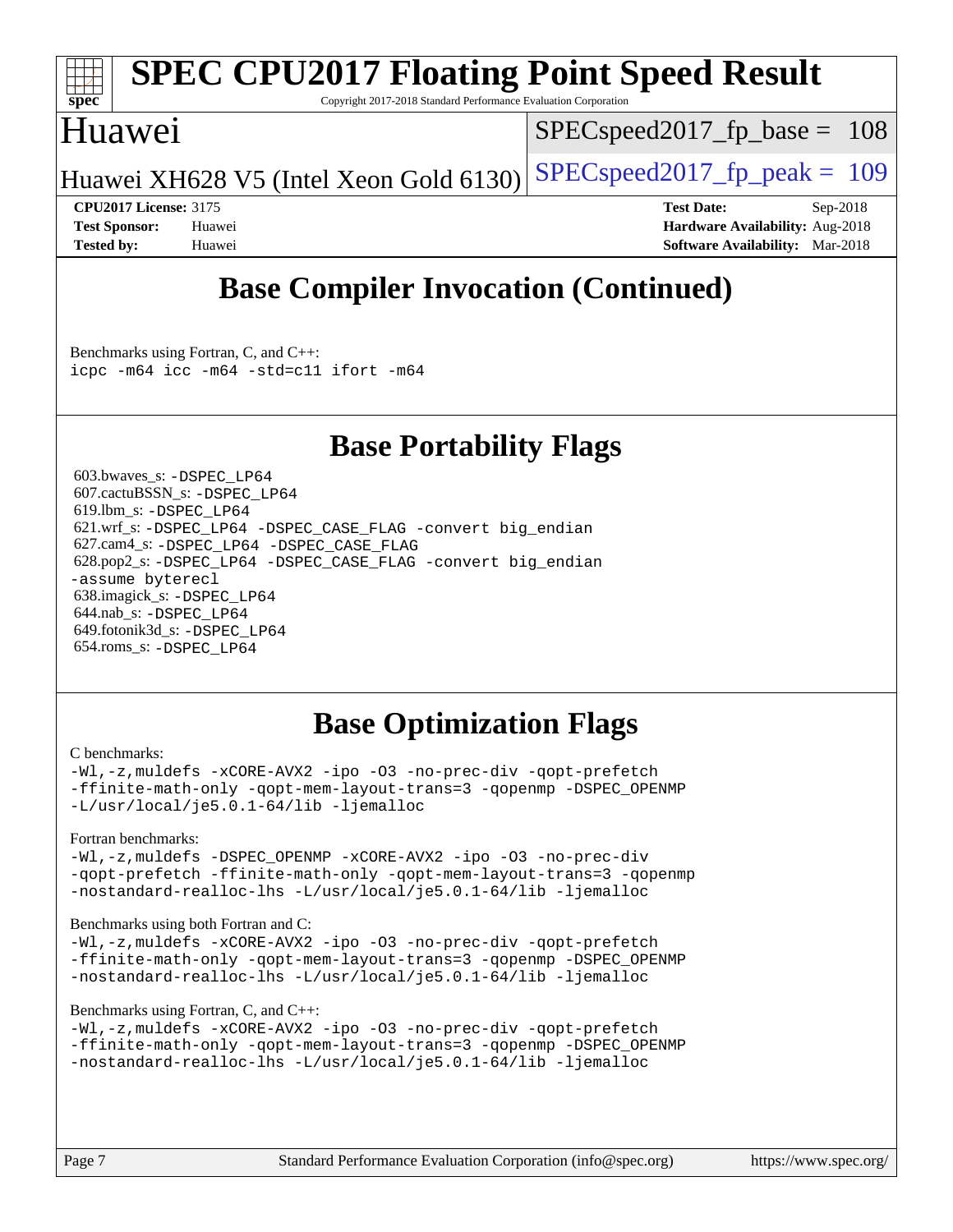# **[spec](http://www.spec.org/)**

## **[SPEC CPU2017 Floating Point Speed Result](http://www.spec.org/auto/cpu2017/Docs/result-fields.html#SPECCPU2017FloatingPointSpeedResult)**

Copyright 2017-2018 Standard Performance Evaluation Corporation

## Huawei

SPECspeed2017 fp base =  $108$ 

## Huawei XH628 V5 (Intel Xeon Gold 6130) SPECspeed 2017 fp peak = 109

**[Tested by:](http://www.spec.org/auto/cpu2017/Docs/result-fields.html#Testedby)** Huawei **[Software Availability:](http://www.spec.org/auto/cpu2017/Docs/result-fields.html#SoftwareAvailability)** Mar-2018

**[CPU2017 License:](http://www.spec.org/auto/cpu2017/Docs/result-fields.html#CPU2017License)** 3175 **[Test Date:](http://www.spec.org/auto/cpu2017/Docs/result-fields.html#TestDate)** Sep-2018 **[Test Sponsor:](http://www.spec.org/auto/cpu2017/Docs/result-fields.html#TestSponsor)** Huawei **[Hardware Availability:](http://www.spec.org/auto/cpu2017/Docs/result-fields.html#HardwareAvailability)** Aug-2018

## **[Peak Compiler Invocation](http://www.spec.org/auto/cpu2017/Docs/result-fields.html#PeakCompilerInvocation)**

[C benchmarks](http://www.spec.org/auto/cpu2017/Docs/result-fields.html#Cbenchmarks): [icc -m64 -std=c11](http://www.spec.org/cpu2017/results/res2018q4/cpu2017-20181025-09291.flags.html#user_CCpeak_intel_icc_64bit_c11_33ee0cdaae7deeeab2a9725423ba97205ce30f63b9926c2519791662299b76a0318f32ddfffdc46587804de3178b4f9328c46fa7c2b0cd779d7a61945c91cd35)

[Fortran benchmarks:](http://www.spec.org/auto/cpu2017/Docs/result-fields.html#Fortranbenchmarks) [ifort -m64](http://www.spec.org/cpu2017/results/res2018q4/cpu2017-20181025-09291.flags.html#user_FCpeak_intel_ifort_64bit_24f2bb282fbaeffd6157abe4f878425411749daecae9a33200eee2bee2fe76f3b89351d69a8130dd5949958ce389cf37ff59a95e7a40d588e8d3a57e0c3fd751)

[Benchmarks using both Fortran and C](http://www.spec.org/auto/cpu2017/Docs/result-fields.html#BenchmarksusingbothFortranandC): [ifort -m64](http://www.spec.org/cpu2017/results/res2018q4/cpu2017-20181025-09291.flags.html#user_CC_FCpeak_intel_ifort_64bit_24f2bb282fbaeffd6157abe4f878425411749daecae9a33200eee2bee2fe76f3b89351d69a8130dd5949958ce389cf37ff59a95e7a40d588e8d3a57e0c3fd751) [icc -m64 -std=c11](http://www.spec.org/cpu2017/results/res2018q4/cpu2017-20181025-09291.flags.html#user_CC_FCpeak_intel_icc_64bit_c11_33ee0cdaae7deeeab2a9725423ba97205ce30f63b9926c2519791662299b76a0318f32ddfffdc46587804de3178b4f9328c46fa7c2b0cd779d7a61945c91cd35)

[Benchmarks using Fortran, C, and C++](http://www.spec.org/auto/cpu2017/Docs/result-fields.html#BenchmarksusingFortranCandCXX): [icpc -m64](http://www.spec.org/cpu2017/results/res2018q4/cpu2017-20181025-09291.flags.html#user_CC_CXX_FCpeak_intel_icpc_64bit_4ecb2543ae3f1412ef961e0650ca070fec7b7afdcd6ed48761b84423119d1bf6bdf5cad15b44d48e7256388bc77273b966e5eb805aefd121eb22e9299b2ec9d9) [icc -m64 -std=c11](http://www.spec.org/cpu2017/results/res2018q4/cpu2017-20181025-09291.flags.html#user_CC_CXX_FCpeak_intel_icc_64bit_c11_33ee0cdaae7deeeab2a9725423ba97205ce30f63b9926c2519791662299b76a0318f32ddfffdc46587804de3178b4f9328c46fa7c2b0cd779d7a61945c91cd35) [ifort -m64](http://www.spec.org/cpu2017/results/res2018q4/cpu2017-20181025-09291.flags.html#user_CC_CXX_FCpeak_intel_ifort_64bit_24f2bb282fbaeffd6157abe4f878425411749daecae9a33200eee2bee2fe76f3b89351d69a8130dd5949958ce389cf37ff59a95e7a40d588e8d3a57e0c3fd751)

## **[Peak Portability Flags](http://www.spec.org/auto/cpu2017/Docs/result-fields.html#PeakPortabilityFlags)**

Same as Base Portability Flags

## **[Peak Optimization Flags](http://www.spec.org/auto/cpu2017/Docs/result-fields.html#PeakOptimizationFlags)**

[C benchmarks](http://www.spec.org/auto/cpu2017/Docs/result-fields.html#Cbenchmarks):

619.lbm\_s: basepeak = yes

638.imagick\_s: basepeak = yes

 $644$ .nab\_s: basepeak = yes

[Fortran benchmarks](http://www.spec.org/auto/cpu2017/Docs/result-fields.html#Fortranbenchmarks):

 603.bwaves\_s: [-prof-gen](http://www.spec.org/cpu2017/results/res2018q4/cpu2017-20181025-09291.flags.html#user_peakPASS1_FFLAGSPASS1_LDFLAGS603_bwaves_s_prof_gen_5aa4926d6013ddb2a31985c654b3eb18169fc0c6952a63635c234f711e6e63dd76e94ad52365559451ec499a2cdb89e4dc58ba4c67ef54ca681ffbe1461d6b36)(pass 1) [-prof-use](http://www.spec.org/cpu2017/results/res2018q4/cpu2017-20181025-09291.flags.html#user_peakPASS2_FFLAGSPASS2_LDFLAGS603_bwaves_s_prof_use_1a21ceae95f36a2b53c25747139a6c16ca95bd9def2a207b4f0849963b97e94f5260e30a0c64f4bb623698870e679ca08317ef8150905d41bd88c6f78df73f19)(pass 2) [-DSPEC\\_SUPPRESS\\_OPENMP](http://www.spec.org/cpu2017/results/res2018q4/cpu2017-20181025-09291.flags.html#suite_peakPASS1_FOPTIMIZE603_bwaves_s_DSPEC_SUPPRESS_OPENMP) [-DSPEC\\_OPENMP](http://www.spec.org/cpu2017/results/res2018q4/cpu2017-20181025-09291.flags.html#suite_peakPASS2_FOPTIMIZE603_bwaves_s_DSPEC_OPENMP) [-O2](http://www.spec.org/cpu2017/results/res2018q4/cpu2017-20181025-09291.flags.html#user_peakPASS1_FOPTIMIZE603_bwaves_s_f-O2) [-xCORE-AVX2](http://www.spec.org/cpu2017/results/res2018q4/cpu2017-20181025-09291.flags.html#user_peakPASS2_FOPTIMIZE603_bwaves_s_f-xCORE-AVX2) [-qopt-prefetch](http://www.spec.org/cpu2017/results/res2018q4/cpu2017-20181025-09291.flags.html#user_peakPASS1_FOPTIMIZEPASS2_FOPTIMIZE603_bwaves_s_f-qopt-prefetch) [-ipo](http://www.spec.org/cpu2017/results/res2018q4/cpu2017-20181025-09291.flags.html#user_peakPASS2_FOPTIMIZE603_bwaves_s_f-ipo) [-O3](http://www.spec.org/cpu2017/results/res2018q4/cpu2017-20181025-09291.flags.html#user_peakPASS2_FOPTIMIZE603_bwaves_s_f-O3) [-ffinite-math-only](http://www.spec.org/cpu2017/results/res2018q4/cpu2017-20181025-09291.flags.html#user_peakPASS1_FOPTIMIZEPASS2_FOPTIMIZE603_bwaves_s_f_finite_math_only_cb91587bd2077682c4b38af759c288ed7c732db004271a9512da14a4f8007909a5f1427ecbf1a0fb78ff2a814402c6114ac565ca162485bbcae155b5e4258871) [-no-prec-div](http://www.spec.org/cpu2017/results/res2018q4/cpu2017-20181025-09291.flags.html#user_peakPASS2_FOPTIMIZE603_bwaves_s_f-no-prec-div) [-qopt-mem-layout-trans=3](http://www.spec.org/cpu2017/results/res2018q4/cpu2017-20181025-09291.flags.html#user_peakPASS1_FOPTIMIZEPASS2_FOPTIMIZE603_bwaves_s_f-qopt-mem-layout-trans_de80db37974c74b1f0e20d883f0b675c88c3b01e9d123adea9b28688d64333345fb62bc4a798493513fdb68f60282f9a726aa07f478b2f7113531aecce732043) [-qopenmp](http://www.spec.org/cpu2017/results/res2018q4/cpu2017-20181025-09291.flags.html#user_peakPASS2_FOPTIMIZE603_bwaves_s_qopenmp_16be0c44f24f464004c6784a7acb94aca937f053568ce72f94b139a11c7c168634a55f6653758ddd83bcf7b8463e8028bb0b48b77bcddc6b78d5d95bb1df2967) [-nostandard-realloc-lhs](http://www.spec.org/cpu2017/results/res2018q4/cpu2017-20181025-09291.flags.html#user_peakEXTRA_FOPTIMIZE603_bwaves_s_f_2003_std_realloc_82b4557e90729c0f113870c07e44d33d6f5a304b4f63d4c15d2d0f1fab99f5daaed73bdb9275d9ae411527f28b936061aa8b9c8f2d63842963b95c9dd6426b8a)

 $649.$ fotonik $3d$ <sub>-</sub>s: basepeak = yes

 654.roms\_s: [-DSPEC\\_OPENMP](http://www.spec.org/cpu2017/results/res2018q4/cpu2017-20181025-09291.flags.html#suite_peakFOPTIMIZE654_roms_s_DSPEC_OPENMP) [-xCORE-AVX2](http://www.spec.org/cpu2017/results/res2018q4/cpu2017-20181025-09291.flags.html#user_peakFOPTIMIZE654_roms_s_f-xCORE-AVX2) [-ipo](http://www.spec.org/cpu2017/results/res2018q4/cpu2017-20181025-09291.flags.html#user_peakFOPTIMIZE654_roms_s_f-ipo) [-O3](http://www.spec.org/cpu2017/results/res2018q4/cpu2017-20181025-09291.flags.html#user_peakFOPTIMIZE654_roms_s_f-O3) [-no-prec-div](http://www.spec.org/cpu2017/results/res2018q4/cpu2017-20181025-09291.flags.html#user_peakFOPTIMIZE654_roms_s_f-no-prec-div) [-qopt-prefetch](http://www.spec.org/cpu2017/results/res2018q4/cpu2017-20181025-09291.flags.html#user_peakFOPTIMIZE654_roms_s_f-qopt-prefetch) [-ffinite-math-only](http://www.spec.org/cpu2017/results/res2018q4/cpu2017-20181025-09291.flags.html#user_peakFOPTIMIZE654_roms_s_f_finite_math_only_cb91587bd2077682c4b38af759c288ed7c732db004271a9512da14a4f8007909a5f1427ecbf1a0fb78ff2a814402c6114ac565ca162485bbcae155b5e4258871) [-qopt-mem-layout-trans=3](http://www.spec.org/cpu2017/results/res2018q4/cpu2017-20181025-09291.flags.html#user_peakFOPTIMIZE654_roms_s_f-qopt-mem-layout-trans_de80db37974c74b1f0e20d883f0b675c88c3b01e9d123adea9b28688d64333345fb62bc4a798493513fdb68f60282f9a726aa07f478b2f7113531aecce732043) [-qopenmp](http://www.spec.org/cpu2017/results/res2018q4/cpu2017-20181025-09291.flags.html#user_peakFOPTIMIZE654_roms_s_qopenmp_16be0c44f24f464004c6784a7acb94aca937f053568ce72f94b139a11c7c168634a55f6653758ddd83bcf7b8463e8028bb0b48b77bcddc6b78d5d95bb1df2967) [-nostandard-realloc-lhs](http://www.spec.org/cpu2017/results/res2018q4/cpu2017-20181025-09291.flags.html#user_peakEXTRA_FOPTIMIZE654_roms_s_f_2003_std_realloc_82b4557e90729c0f113870c07e44d33d6f5a304b4f63d4c15d2d0f1fab99f5daaed73bdb9275d9ae411527f28b936061aa8b9c8f2d63842963b95c9dd6426b8a)

[Benchmarks using both Fortran and C](http://www.spec.org/auto/cpu2017/Docs/result-fields.html#BenchmarksusingbothFortranandC):

**(Continued on next page)**